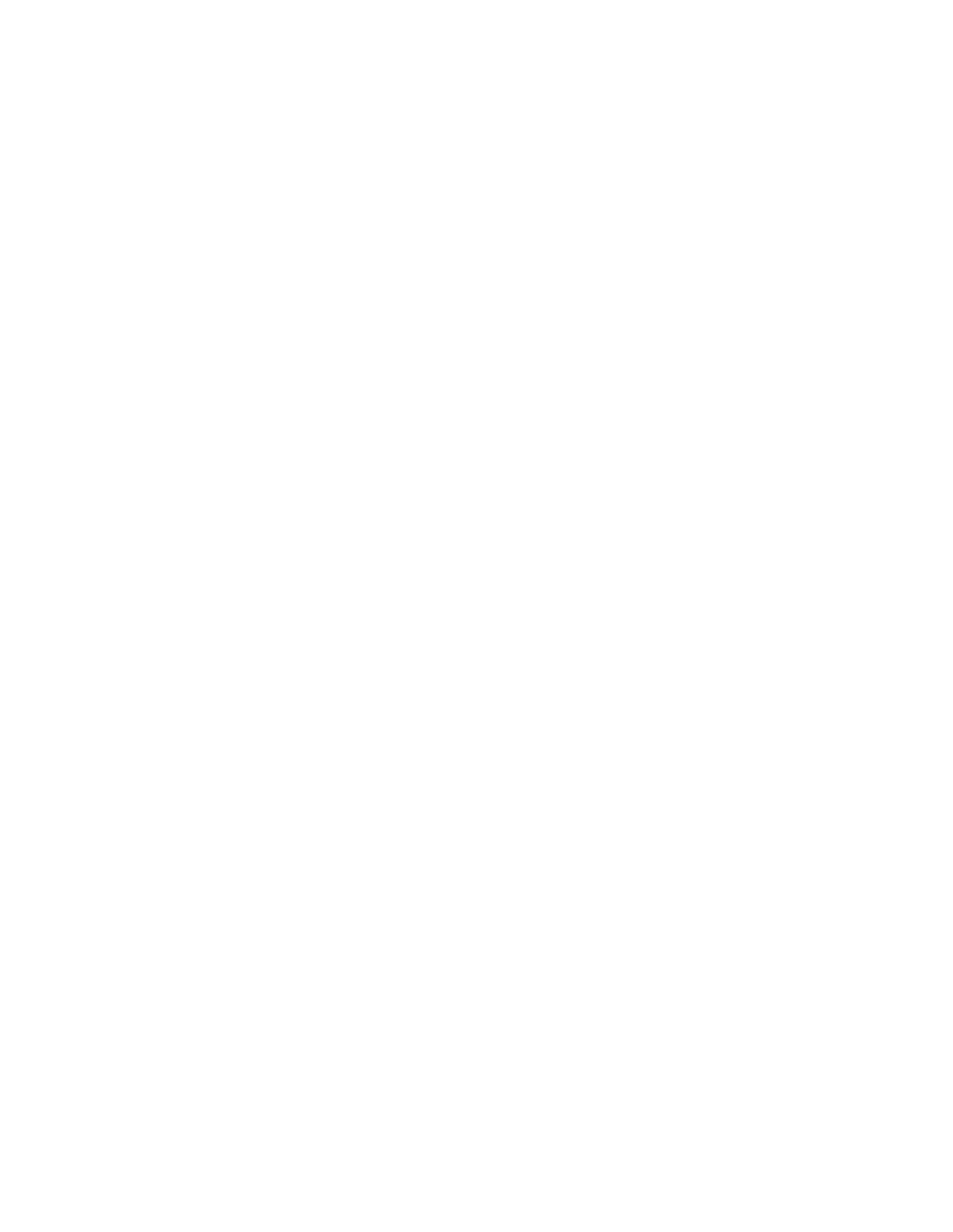# **In the case of Živković v. Serbia,**

The European Court of Human Rights (Third Section), sitting as a Committee composed of:

 Luis López Guerra, *President,*  Dmitry Dedov,

Branko Lubarda, *judges,*

and Fatoş Aracı, *Deputy Section Registrar,*

Having deliberated in private on 14 March 2017,

Delivers the following judgment, which was adopted on that date:

# PROCEDURE

1. The case originated in an application (no. 318/15) against Serbia lodged with the Court under Article 34 of the Convention for the Protection of Human Rights and Fundamental Freedoms ("the Convention") by a Serbian national, Ms Snežana Živković ("the applicant"), on 12 December 2014.

2. The applicant was represented by Mr M. Milošević, a lawyer practising in Belgrade. The Serbian Government ("the Government") were initially represented by their former Agent, Ms V. Rodić, who was recently substituted by their current Agent, Ms N. Plavšić.

3. On 1 September 2015 the application was communicated to the Government.

4. The Government objected to the examination of the application by a Committee. After having considered the Government's objection, the Court rejects it.

# THE FACTS

## I. THE CIRCUMSTANCES OF THE CASE

## **A. The civil, enforcement and insolvency proceedings**

5. The applicant was born in 1941 and lives in Belgrade.

6. On 27 June 2001 the Obrenovac Municipal Court ordered a sociallyowned company, *Holding - Prva Iskra AD Barič* (hereinafter "the debtor"), to pay the applicant specified amounts on account of compensation for expropriated real estate plus the costs of the civil proceedings.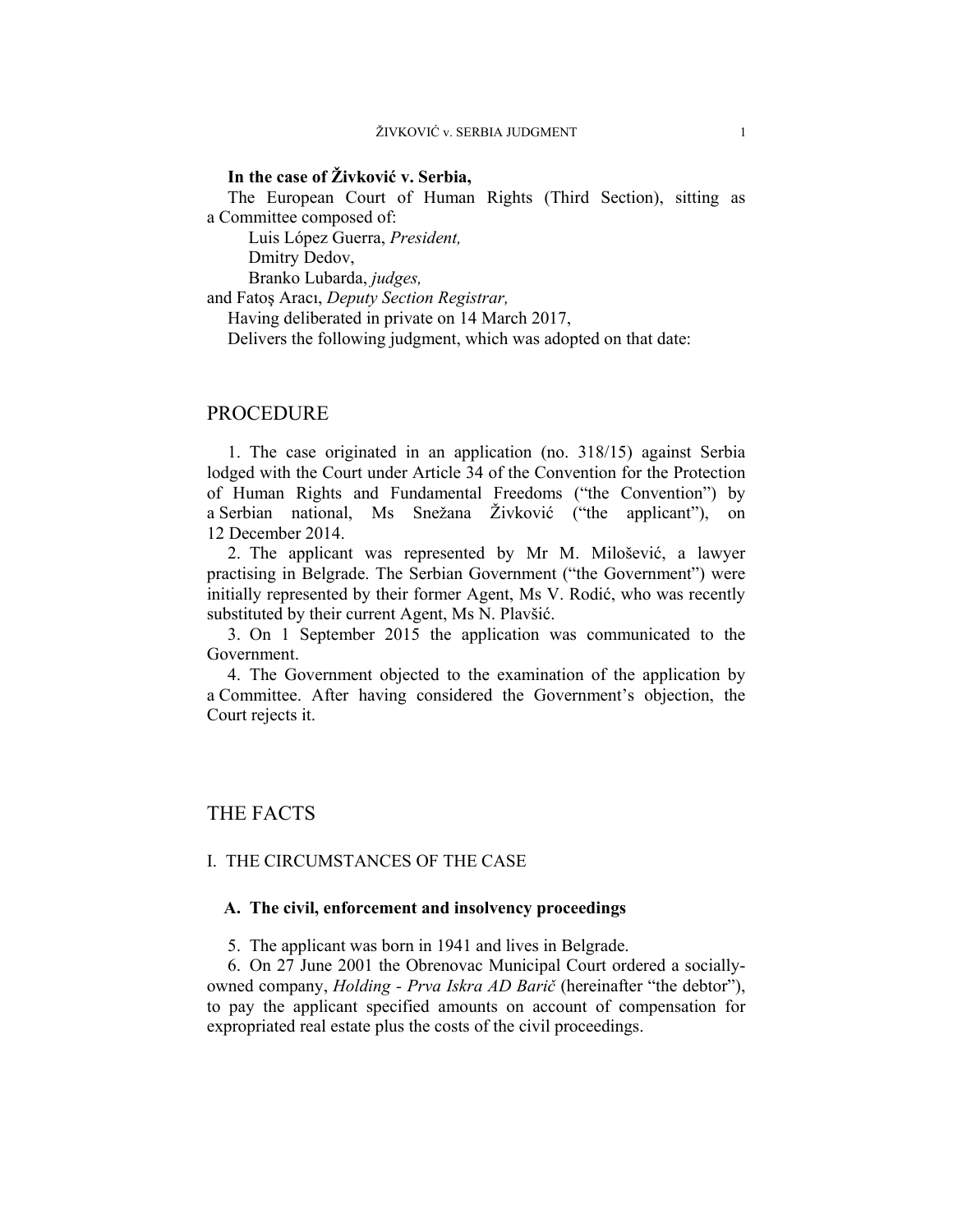7. On 18 March 2003, upon the applicant's request to that effect, the Obrenovac Municipal Court ordered the enforcement of the said judgment and further ordered the debtor to pay the applicant the enforcement costs.

8. On 23 April 2003 the Privatisation Agency ordered the restructuring of the applicant's debtor. As a consequence, the ongoing enforcement proceedings against the debtor would appear to have been stayed.

9. On 29 February 2016 the Belgrade Commercial Court opened insolvency proceedings in respect of the debtor. The applicant duly reported her claims based on the above-mentioned judgment to the insolvency administration.

10. The insolvency proceedings are still ongoing and the said court judgment remains unenforced to the present day.

11. According to publically available information the debtor is still, predominantly comprised of socially-owned capital (see http://pretraga2.apr. gov.rs/ObjedinjenePretrage/Search/Search, accessed on 7 February 2017).

## **B. The proceedings before the Constitutional Court**

12. On 7 October 2011 the applicant lodged an appeal with the Constitutional Court. In terms of redress, relying on the Constitutional Court Act 2007, the applicant sought, *inter alia*, compensation for the pecuniary and non-pecuniary damage suffered due to the impugned nonenforcement.

13. On 15 May 2012 the applicant noted the adoption of the amendments to the Constitutional Court Act, and specified her compensation claims accordingly. Specifically, on account of the pecuniary damage, the applicant requested the respective amounts awarded to her by the final judgment in question, whilst as regards the non-pecuniary damage sustained she claimed 1,000,000 Serbian dinars (approximately 9,500 euros (EUR)).

14. On 21 May 2014 the Constitutional Court found, in the operative part of its ruling (*u izreci*), that the applicant had indeed suffered a violation of her right to a fair trial within a reasonable time, as well as a violation of her property rights and awarded her EUR 1,000 in respect of the nonpecuniary damage in question. However, it rejected the compensation claim regarding the pecuniary damages sought by the applicant. The Constitutional Court, lastly, ordered the speeding up of the impugned enforcement proceedings.

15. In its reasoning, the Constitutional Court stated in respect of the compensation issue that the applicant's pecuniary damage claim had been lodged out of time. In so doing, it merely referred to Article 85 § 3 of the Constitutional Court Act, as amended in 2011, requiring that such claims be brought simultaneously with the lodging of a constitutional appeal.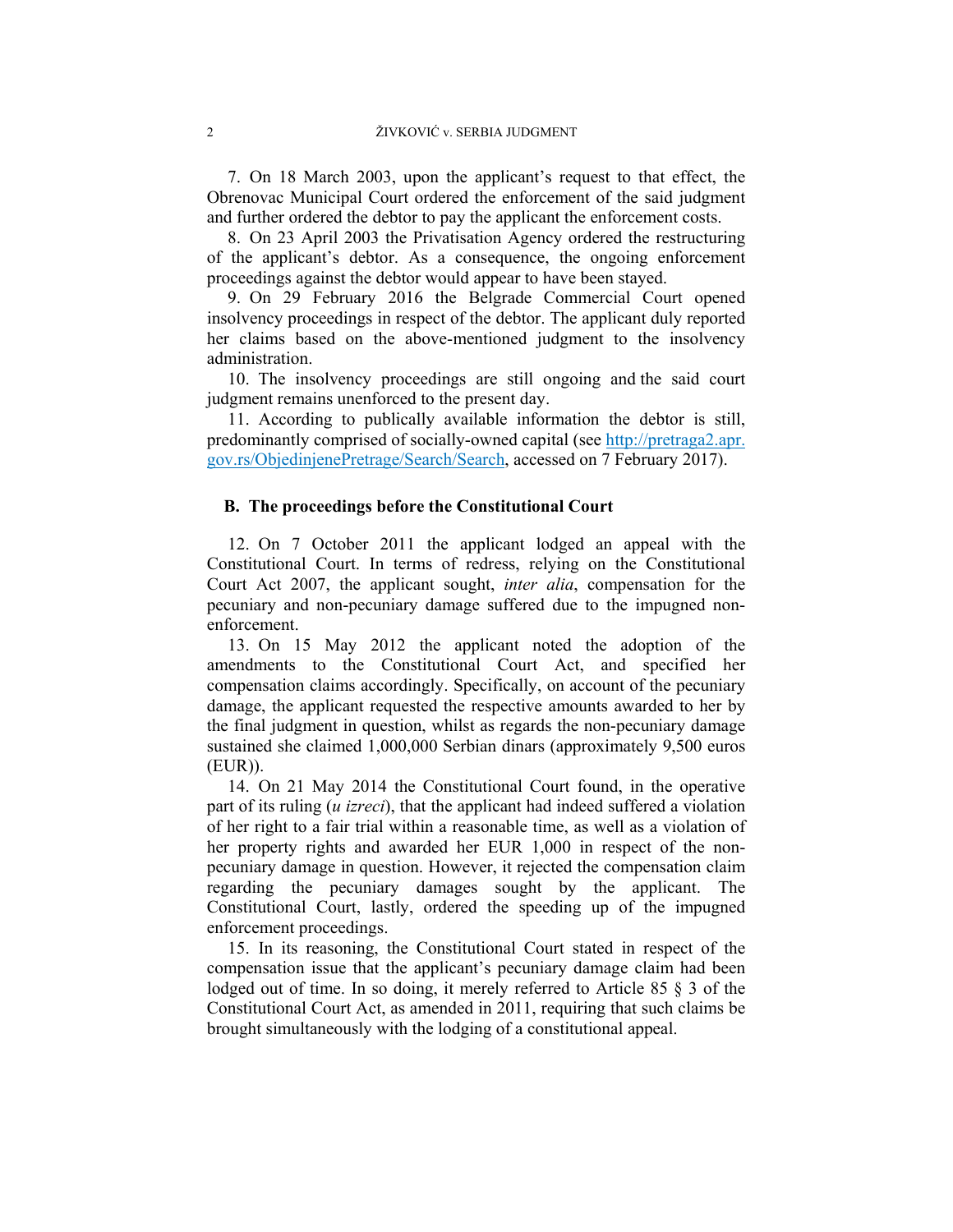## II. RELEVANT DOMESTIC LAW

16. The relevant domestic law concerning the status of socially-owned companies, as well as the enforcement and insolvency proceedings, is outlined in the cases of *R. Kačapor and Others v. Serbia*, nos. 2269/06 *et al*., §§ 57-64 and 71-76, 15 January 2008 and *Jovičić and Others v. Serbia* (dec.), no. 37270/11, §§ 88-93, 15 October 2013. Furthermore, the case-law of the Constitutional Court in respect of socially-owned companies, together with the relevant provisions concerning constitutional redress is outlined in the admissibility decision in *Marinković v. Serbia* (dec.), no. 5353/11, §§ 26-29 and 31-44, 29 January 2013, the judgment in *Marinković v. Serbia*, no. 5353/11, §§ 29-31, 22 October 2013, and the decision in *Ferizović v. Serbia* (dec.), no. 65713/13, §§ 12-17, 26 November 2013. Lastly, relevant domestic law concerning the proceedings before the Constitutional Court is outlined in the case *Pop-Ilić and Others v. Serbia*, nos. 63398/13 and seq. § 23-30, 14 October 2014.

# THE LAW

# I. ALLEGED VIOLATIONS OF ARTICLES 6 § 1 AND 13 OF THE CONVENTION AND OF ARTICLE 1 OF PROTOCOL No. 1

17. The applicant complained of the respondent State's failure to enforce the final court judgment rendered in her favour and of the lack of an effective remedy in that connection. She relied on Articles 6 § 1 and 13 of the Convention and Article 1 of Protocol No. 1, which, in so far as relevant, read as follows:

#### **Article 6 § 1**

"In the determination of his civil rights and obligations ..., everyone is entitled to a fair and public hearing within a reasonable time by an independent and impartial tribunal established by law."

#### **Article 1 of Protocol No. 1**

"Every natural or legal person is entitled to the peaceful enjoyment of his possessions. No one shall be deprived of his possessions except in the public interest and subject to the conditions provided for by law and by the general principles of international law.

The preceding provisions shall not, however, in any way impair the right of a State to enforce such laws as it deems necessary to control the use of property in accordance with the general interest or to secure the payment of taxes or other contributions or penalties."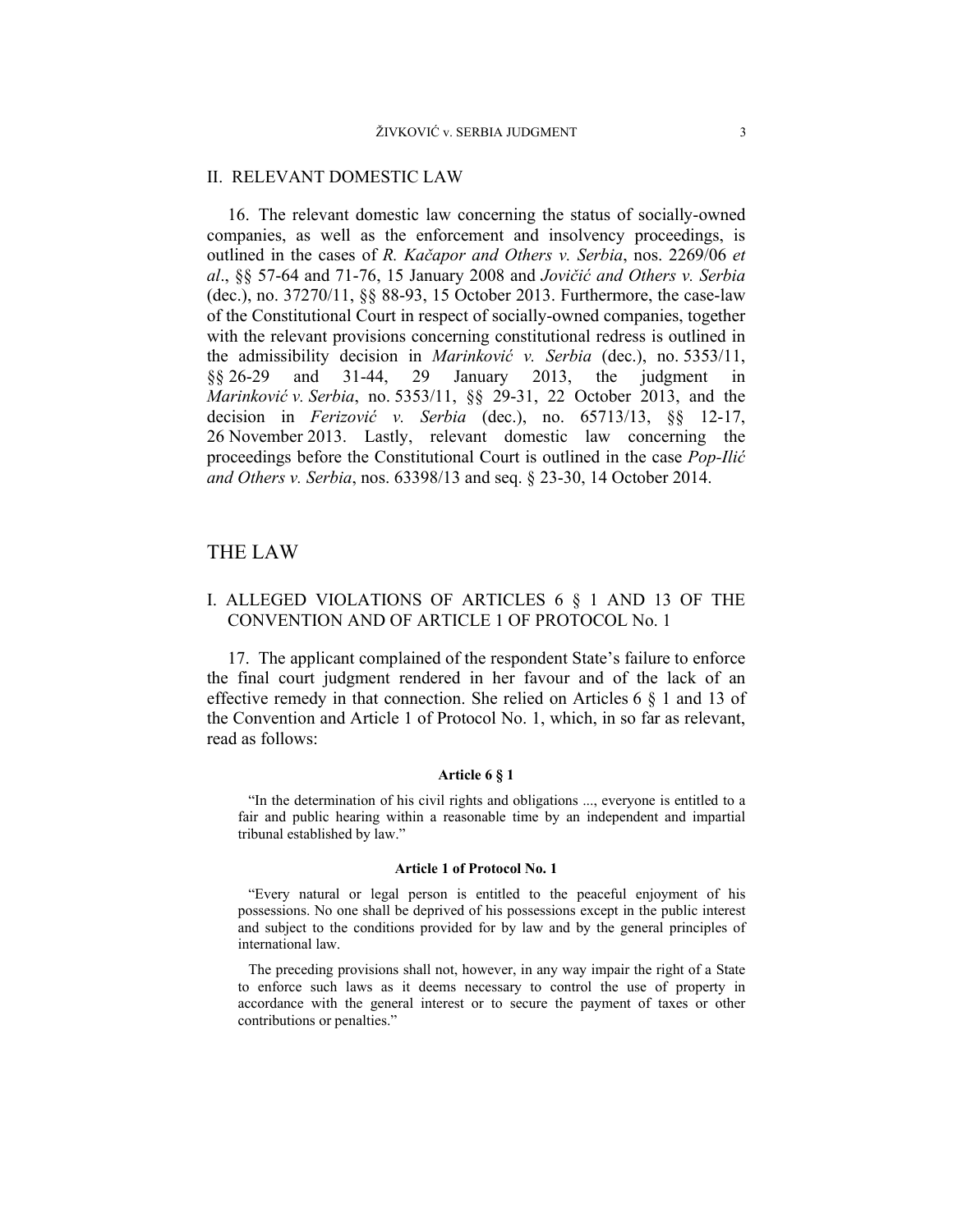#### **Article 13**

"Everyone whose rights and freedoms as set forth in [the] Convention are violated shall have an effective remedy before a national authority notwithstanding that the violation has been committed by persons acting in an official capacity."

## **A. Admissibility**

18. The Government noted that the Constitutional Court had awarded the applicant a certain amount of money as compensation for the nonpecuniary damage suffered. They also implicitly indorsed the Constitutional Court's arguments in respect of the rejection of the applicant's claim for pecuniary damages. The applicant had thus been provided with adequate redress and had lost her victim status within the meaning of Article 34 of the Convention.

19. The applicant reaffirmed her complaints.

20. The Court notes that the Constitutional Court had indeed found that the applicant had suffered a breach of her constitutional rights and had awarded her a certain sum as compensation for non-pecuniary damage. However, unlike in other similar cases (see, for example, *Ferizović v. Serbia,* cited above, § 16), the Constitutional Court failed to order the State to pay from its own funds the sums awarded in the domestic judgment in question. Namely, even though the applicant, when lodging the constitutional appeal, had sought compensation for both pecuniary and nonpecuniary damage in accordance with applicable law at that time, and had later on had itemized those claims pursuant to the amendments to the Constitutional Court Act of 2011, the Constitutional Court ultimately rejected her claims in respect of the pecuniary damage as belated. The Court observes that it has already dismissed preliminary objections in cases raising issues such as this one. It sees no reason to hold otherwise in the present case (see *Pop-Ilić and Others v. Serbia* cited above § 16). Further, having regard to its case-law the Court reiterates that the sums which the Constitutional Court had awarded to the applicant for non-pecuniary damage cannot either be considered as sufficient redress (*Stošić v. Serbia*, no. 64931/10, §§ 66-68, 1 October 2013).

21. In the view of the above, the applicant must still be considered as a victim within the meaning of Article 34 of the Convention.

22. Since the applicant's complaints are neither manifestly ill-founded within the meaning of Article 35  $\S$  3 (a) of the Convention nor inadmissible on any other grounds, they must be declared admissible.

#### **B. Merits**

23. The Court notes that the domestic judgment under consideration in the present case has remained unenforced to date.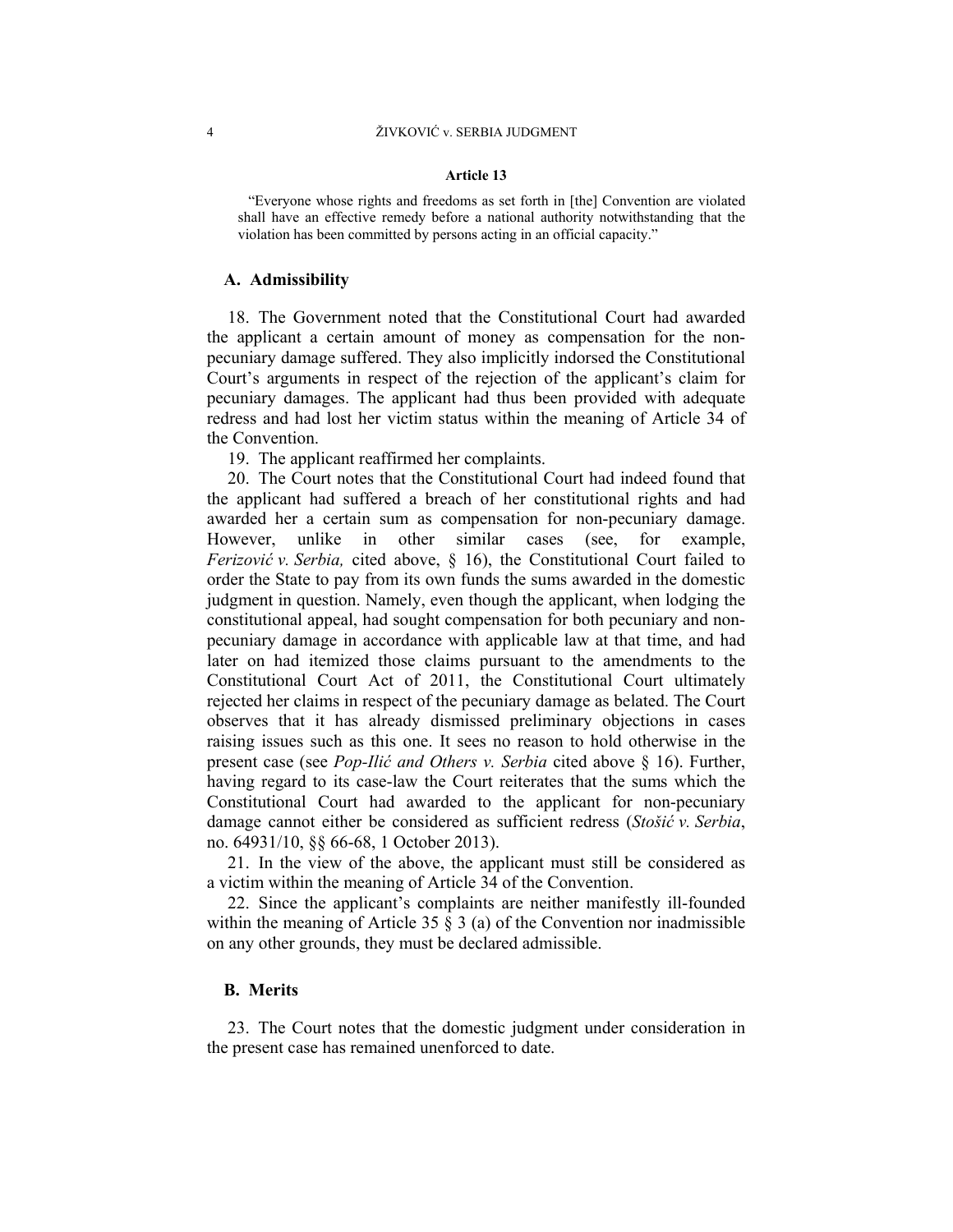24. The Court recalls that it has frequently found violations of Article 6 of the Convention and/or Article 1 of Protocol No. 1 to the Convention in cases raising issues similar to those raised in the present case (see *R. Kačapor and Others*, cited above, §§ 115-116 and § 120, *Crnišanin and Others v. Serbia*, nos. 35835/05 et seq., §§ 123-124 and §§ 133-134, 13 January 2009).

25. Having examined all the material submitted to it, the Court considers that the Government have not put forward any fact or convincing argument capable of persuading it to reach a different conclusion in the present case. There have, accordingly, been violations of Article 6  $\S$  1 of the Convention and of Article 1 of Protocol No. 1.

26. Having reached this conclusion, the Court does not find it necessary to examine essentially the same complaint under Article 13 of the Convention (see *mutatis mutandis*, *Kin-Stib and Majkić v. Serbia*, no. 12312/05, § 90, 20 April 2010).

# II. APPLICATION OF ARTICLE 41 OF THE CONVENTION

#### 27. Article 41 of the Convention provides:

"If the Court finds that there has been a violation of the Convention or the Protocols thereto, and if the internal law of the High Contracting Party concerned allows only partial reparation to be made, the Court shall, if necessary, afford just satisfaction to the injured party."

## **A. Damage, costs and expenses**

28. The applicant requested that the Respondent State be ordered to pay, from its own funds: (i) the sums awarded by the final judgment rendered in her favour on 27 June 2001 as well as the established costs of the enforcement proceedings; (ii) EUR 5,000 in respect of non-pecuniary damage; and (iii) 87,500 Serbian dinars (approximately EUR 710) for the costs and expenses incurred before the Constitutional Court and the Court itself.

29. The Government contested these claims.

30. Having regard to the violations found in the present case and its own case-law (see *R. Kačapor and Others,* cited above, §§ 123-126, and *Crnišanin and Others*, cited above, § 139), the Court considers that the applicant's claims for pecuniary damage concerning the payment of the outstanding judgment debt must be accepted. The Government shall therefore pay the applicant the sums awarded in the final domestic judgment adopted on 27 June 2001, as well as the established costs of the enforcement proceedings, less any amounts which may have already been paid in respect of the said judgments.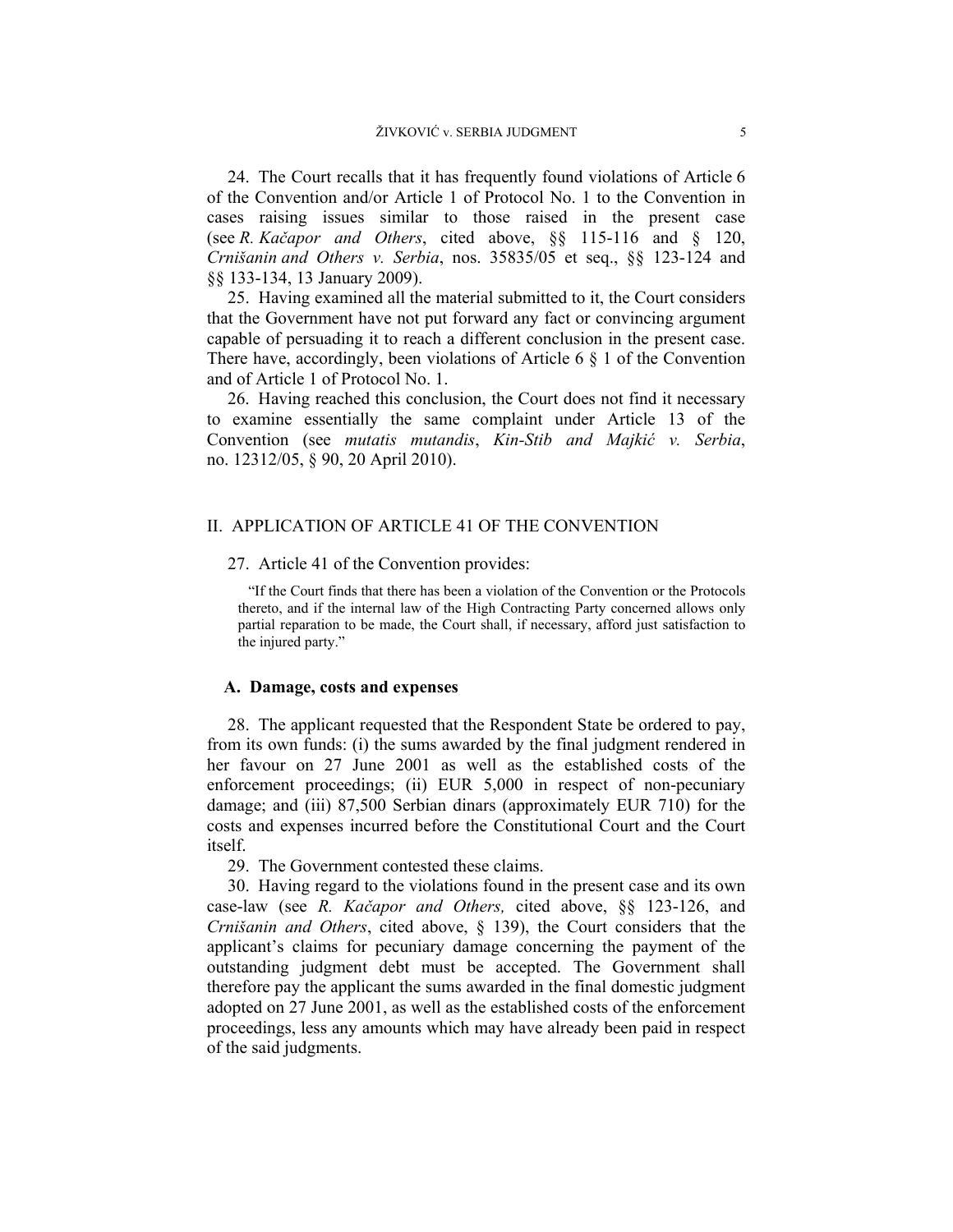31. The Court, further, considers that the applicant sustained some nonpecuniary loss arising from the breaches of the Convention found in this case. Having regard to its case-law (*Stošić v. Serbia*, no. 64931/10, §§ 66- 68, 1 October 2013), the Court awards EUR 2,000 to the applicant, less any amounts which may have already been paid in that regard at the domestic level. This sum is to cover non-pecuniary damage, costs and expenses.

# **B. Default interest**

32. The Court considers it appropriate that the default interest rate should be based on the marginal lending rate of the European Central Bank, to which should be added three percentage points.

# FOR THESE REASONS, THE COURT, UNANIMOUSLY,

- 1. *Declares* the application admissible;
- 2. *Holds* that there have been violations of Article 6 § 1 of the Convention and Article 1 of Protocol No. 1;
- 3. *Holds* that there is no need to examine separately the complaint under Article 13 of the Convention;
- 4. *Holds*

(a) that the respondent State is to pay the applicant, from its own funds and within three months, the sums awarded in the court judgment rendered in her favour on 27 June 2001, as well as the established costs of the enforcement proceedings, less any amounts which may have already been paid in this regard;

(b) that the respondent State is to pay the applicant, within the same period, EUR 2,000 (two thousand euros), less any amounts which may have already been paid in that regard at the domestic level, in respect of non-pecuniary damage, costs and expenses, plus any tax that may be chargeable to the applicant, which is to be converted into the currency of the respondent State at the rate applicable at the date of settlement;

(c) that from the expiry of the above-mentioned three months until settlement simple interest shall be payable on the above amounts at a rate equal to the marginal lending rate of the European Central Bank during the default period plus three percentage points;

5. *Dismisses* the remainder of the applicant's claim for just satisfaction.